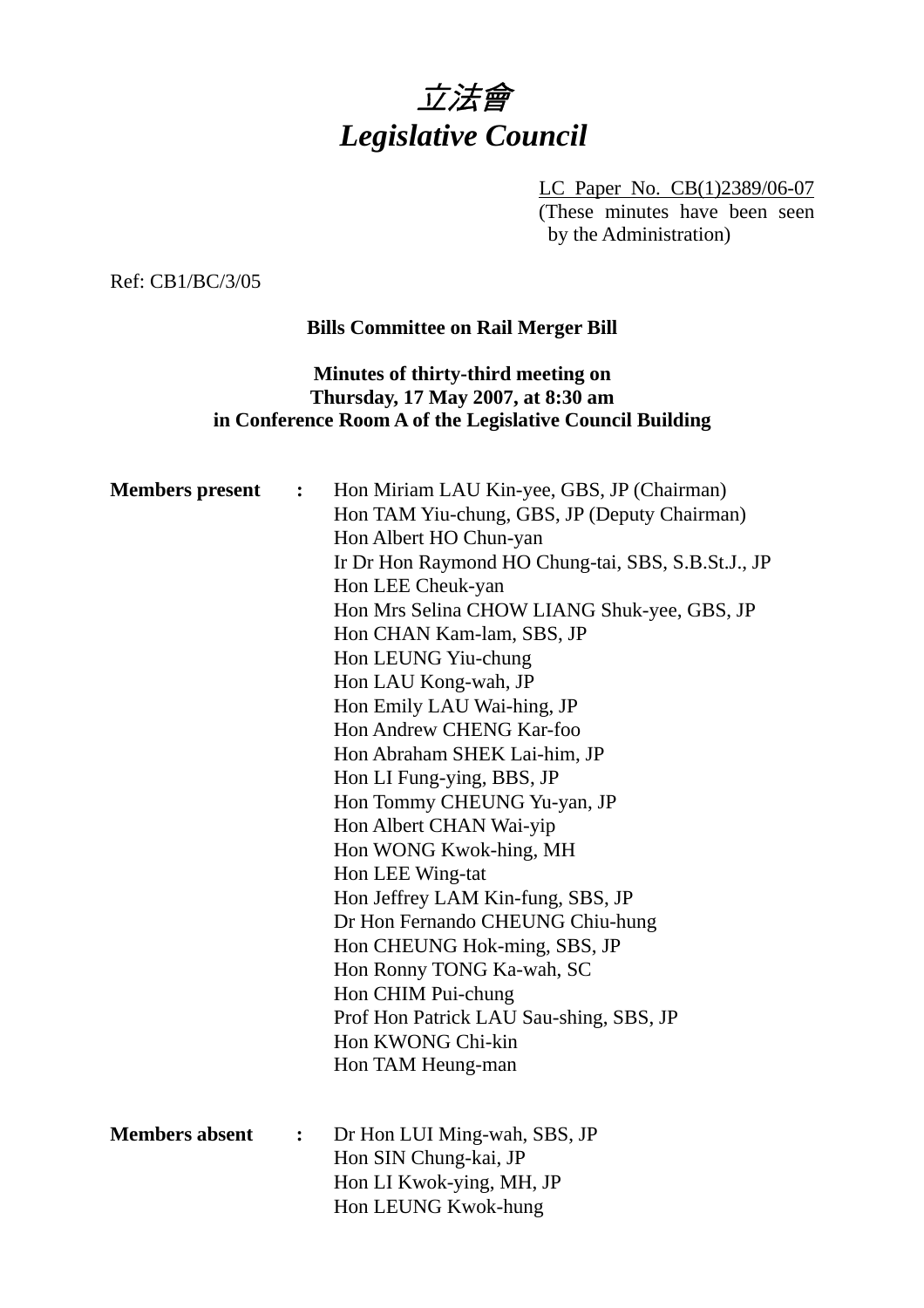| <b>Public Officers</b><br>attending | $\mathbf{L}$   | Dr Sarah LIAO<br>Secretary for the Environment, Transport and Works                               |
|-------------------------------------|----------------|---------------------------------------------------------------------------------------------------|
|                                     |                | Mr Joshua LAW<br>Permanent Secretary for the Environment, Transport and<br>Works                  |
|                                     |                | Mr Patrick HO<br>Deputy Secretary for the Environment, Transport and<br>Works                     |
|                                     |                | Miss Ida LEE<br>Principal Assistant Secretary for the Environment,<br><b>Transport and Works</b>  |
|                                     |                | Mr Henry CHAN<br>Principal Assistant Secretary for the Environment,<br><b>Transport and Works</b> |
|                                     |                | Mr Andrew TSANG<br>Assistant Secretary for Financial Services and the Treasury                    |
|                                     |                | Mr Michael LAM Siu-chung<br>Senior Assistant Law Draftsman<br>Department of Justice               |
|                                     |                | Miss Clara LEUNG<br><b>Government Counsel</b><br>Department of Justice                            |
| <b>Attendance by</b><br>invitation  | $\ddot{\cdot}$ | <b>MTR Corporation</b>                                                                            |
|                                     |                | Mr Leonard TURK<br>Legal Director & Secretary                                                     |
|                                     |                | Mr Wilfred LAU<br><b>Head of Operations</b>                                                       |
|                                     |                | Mr Eddie SO<br><b>Senior Transport Planning Manger</b>                                            |
|                                     |                | Ms Maggie SO<br>External Affairs & Government Relations Manager                                   |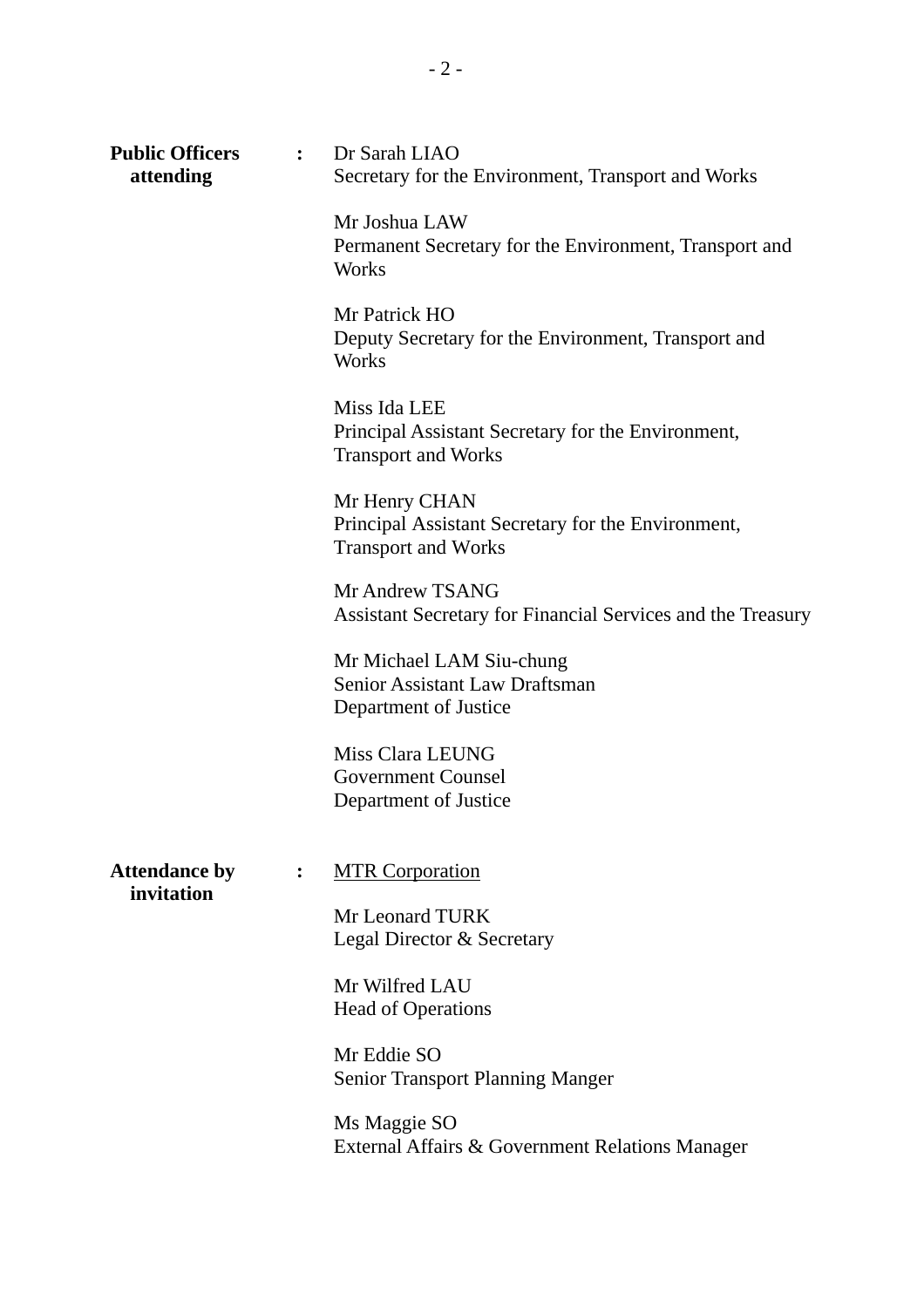|                              | Kowloon-Canton Railway Corporation                 |
|------------------------------|----------------------------------------------------|
|                              | Mr Michael KWAN<br><b>Train Operations Manager</b> |
|                              | Ms Ida LEUNG<br>Senior Public Affairs Manager      |
| <b>Clerk in attendance :</b> | Mr Andy LAU<br>Chief Council Secretary (1)2        |
| <b>Staff in attendance :</b> | Ms Connie FUNG<br><b>Assistant Legal Adviser 3</b> |
|                              | Ms Sarah YUEN<br>Senior Council Secretary (1)6     |
|                              | Miss LAM Yuen-kwan<br>Clerical Assistant (1)1      |

### Action

### **I Meeting with the Administration/the two railway corporations**   $(LC$  Paper No.  $CB(1)1628/06-07(01)$  - The Administration's response to issues raised at previous meetings (Fifth batch))

The Bills Committee deliberated (index of proceedings attached at **Annex**).

The latest developments

2. The Secretary for the Environment, Transport and Works (SETW) made a speech on the progress made in following up members' requests raised at previous meetings of the Bills Committee. In so doing, she highlighted the following major developments –

- (a) MTR Corporation Limited (MTRCL) offered to extend the effective period of its commitment not to increase fares from April 2008 to June 2009 on the basis that the rail merger would be implemented (the Extension);
- (b) The degree of flexibility granted to the post-merger corporation (MergeCo) to adjust individual fares by not more than  $\pm 10$  percentage points would be revised to  $\pm 5$  percentage points from the overall fare adjustment rate (the Revision); and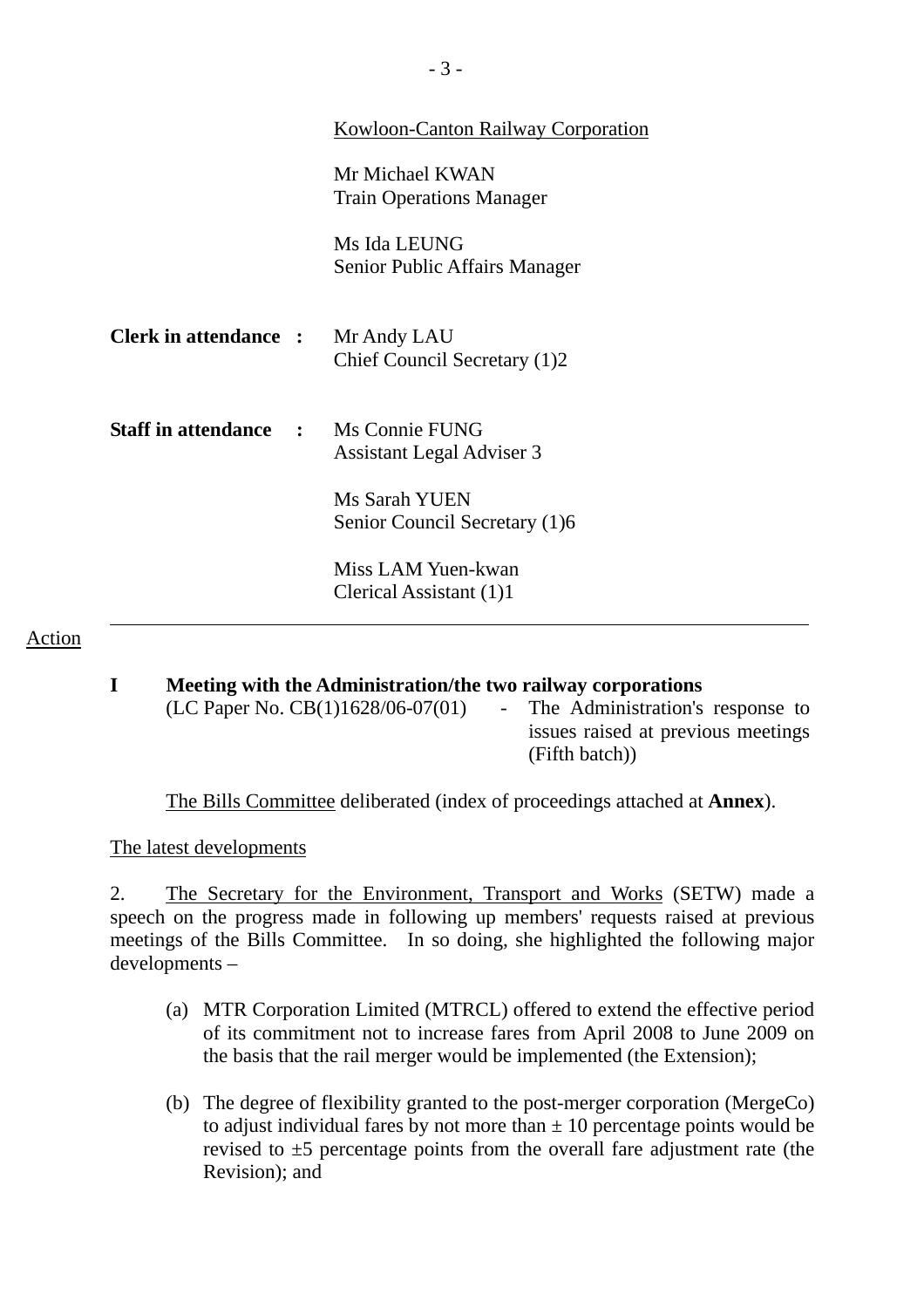Action

(c) Government would continue to pursue the Shatin to Central Link (SCL), which would include a rail link across the harbour. The Administration would finalize the SCL scheme including implementation timetable in six months' time after completion of the legislative process for the rail merger.

3. Commenting on the above reported developments in general, Mr Ronny TONG, Mr Albert HO, Ms Emily LAU, Dr Fernando CHEUNG and Mr Albert CHAN expressed concern about the different manner in which the Administration lobbied different political parties on the rail merger, and that the Democratic Alliance for the Betterment and Progress of Hong Kong (DAB) was given preferential treatment, as a result of which DAB had been able to disclose to the press earlier the latest developments. In response, SETW clarified that it had all along been her plan to report on the developments herself at this meeting and she maintained regular dialogue with different political parties. It would be a matter for the parties concerned to explain the basis of their statements made to the press.

4. As to individual developments reported above, Mr Andrew CHENG, Mr LEE Cheuk-yan and Miss TAM Heung-man were not entirely happy with the Extension having regard that railway fares should have long been reduced during the past deflationary period. Mr CHENG, Mr WONG Kwok-hing and Mr LEUNG Yiu-chung also took the view that the Revision was not enough, and that MergeCo should monitor the situation to ensure that long-haul passengers in Tin Shui Wai, Tuen Mun, Yuen Long and Tung Chung would not be adversely affected as a result of applying the flexibility to adjust individual fares within the permitted range.

# Members' stances regarding the rail merger

5. Miss TAM Heung-man said that the Civic Party remained concerned about the pricing and valuation of the property package, the provision of concessionary fares to people with disabilities (PwDs), improvements to station facilities for PwDs, provision of public toilets at railway stations, setting up of fare stabilization fund, etc.

6. Mrs Selina CHOW stated that the Liberal Party was glad to note the Administration's positive response to some of the requests of members, which would enable the rail merger to proceed further to benefit the public. She however pointed out that residents of North-west New Territories did not support the rail merger because they would not be able to benefit from any fare reduction. She also highlighted the transport problems they faced, and called upon the Administration and MergeCo to review the role of Light Rail (LR) in the overall public transport services market, and make necessary improvements so as to cater for the transport needs of residents in the area at affordable prices.

7. Mr Andrew CHENG pointed out that to secure support of the Democratic Party for the rail merger, the Administration had to undertake to positively follow up the issues of fare stabilization fund, the provision of public toilets, the need to reduce LR fares, radio reception on board MTR trains, concessionary fares for PwDs and monthly ticket schemes, etc.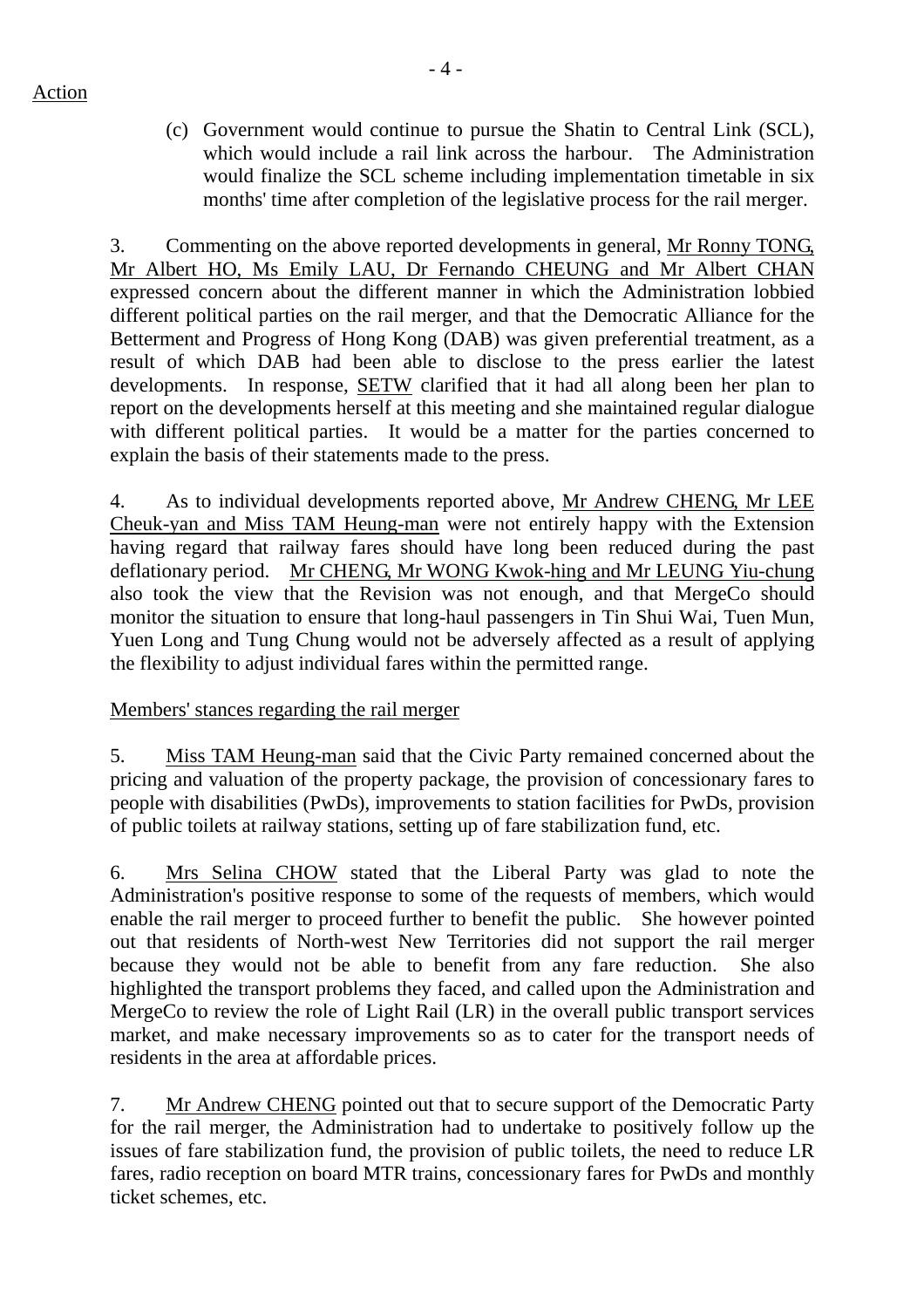8. Individual members also stressed the need for the provision of public toilets, fare reduction for LR and Lo Wu services, fare concessions for PwDs, setting up of a fare stabilization fund, and an undertaking to retain all existing fare concessionary schemes including monthly tickets.

# The way forward

9. In consideration of the latest progress of the Bills Committee's work, with the exception of Mr Albert CHAN, members present at the meeting agreed that the Bills Committee should report to the House Committee at its meeting on 25 May 2007, recommending the resumption of the Second Reading debate on the Bill on 6 June 2007. Members also agreed that the meetings originally scheduled for Saturday, 19 May 2007, from 9:00 am to 1:00 pm, and from 2:00 pm to 6:00 pm should be cancelled, and that the meetings on Monday, 21 May 2007, from 8:30 am to 10:30 am, and from 5:30 pm to 7:30 pm should be for individual members to brief the Bills Committee on any Committee Stage amendments (CSAs) to the Bill to be moved by them.

10. In this regard, Mr Albert CHAN indicated intention to move CSAs to section 54 of the Mass Transit Railway Ordinance (Cap. 556) to remove the exemption currently given to MTRCL from the application of certain laws, in particular the Public Health and Municipal Services Ordinance (Cap. 132) and the Buildings Ordinance (Cap. 123).

### **II Any other business**

11. There being no other business, the meeting ended at 10:35 am.

Council Business Division 1 Legislative Council Secretariat 2 October 2007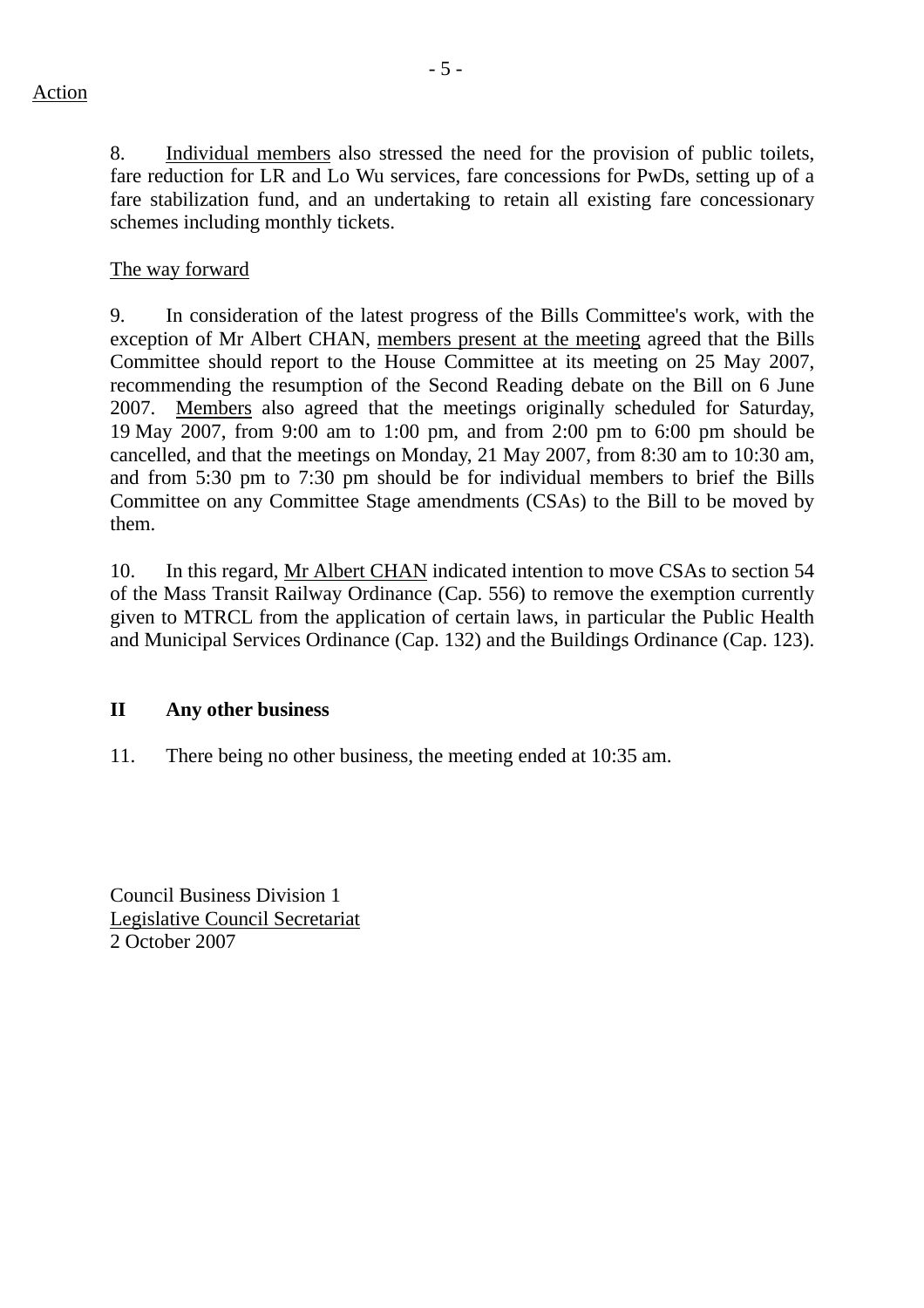#### **Proceedings of the thirty-third meeting of the Bills Committee on Rail Merger Bill on Thursday, 17 May 2007, at 8:30 am in Conference Room A of the Legislative Council Building**

| <b>Time</b><br>marker | <b>Speaker</b>                      | Subject(s)                                                                                                                                                                                                                                                                                                                                                                                                                                                                                                                                                                                   | <b>Action</b><br>required |
|-----------------------|-------------------------------------|----------------------------------------------------------------------------------------------------------------------------------------------------------------------------------------------------------------------------------------------------------------------------------------------------------------------------------------------------------------------------------------------------------------------------------------------------------------------------------------------------------------------------------------------------------------------------------------------|---------------------------|
|                       |                                     | Agenda Item I - Meeting with the Administration/the two railway corporations                                                                                                                                                                                                                                                                                                                                                                                                                                                                                                                 |                           |
| $000000 -$<br>000220  | Chairman                            | - Opening remarks                                                                                                                                                                                                                                                                                                                                                                                                                                                                                                                                                                            |                           |
| $000221 -$<br>000606  | Administration                      | Speech by the Secretary for<br>the<br>$-$<br><b>Environment</b> , Transport and Works                                                                                                                                                                                                                                                                                                                                                                                                                                                                                                        |                           |
| $000607 -$<br>000825  | Administration                      | Briefing by the Administration on its<br>response to issues raised at previous<br>meetings (Fifth batch)) (LC Paper No.<br>$CB(1)1628/06-07(01))$                                                                                                                                                                                                                                                                                                                                                                                                                                            |                           |
| $000826 -$<br>001739  | Mr Andrew CHENG<br>Administration   | - Discussion on<br>the revision of the degree of<br>$\mathbf{i}$<br>flexibility<br>granted<br>to<br>the<br>post-merger corporation (MergeCo)<br>to adjust individual fares by not<br>more than $\pm 10$ percentage points to<br>$\pm 5$ percentage points from the<br>overall fare adjustment rate (the<br>Revision)<br>ii) extension of the end date of the<br>effective<br>of<br><b>MTR</b><br>period<br>Corporation Limited (MTRCL)'s<br>commitment not to increase fares<br>from April 2008 to June 2009 (the<br>Extension)<br>iii) the need for setting up a fare<br>stabilization fund |                           |
| $001740 -$<br>001955  | Mr WONG Kwok-hing<br>Administration | - Discussion on the Revision, and the<br>need to introduce suitable improvement<br>measures to enhance the Light Rail<br>(LR) services and to include the LR<br>services in the fare reduction package to<br>meet the transport needs of residents in<br>North-west New Territories (NT)                                                                                                                                                                                                                                                                                                     |                           |
| $001956 -$<br>002506  | Mr Ronny TONG<br>Administration     | Discussion on how different political<br>$\overline{\phantom{a}}$<br>parties were lobbied on the rail merger<br>(the lobbying process)<br>Discussion on the efforts made by the<br>$\overline{\phantom{a}}$<br>Administration to ensure the provision<br>of concessionary fares to people with<br>disabilities (PwDs)                                                                                                                                                                                                                                                                        |                           |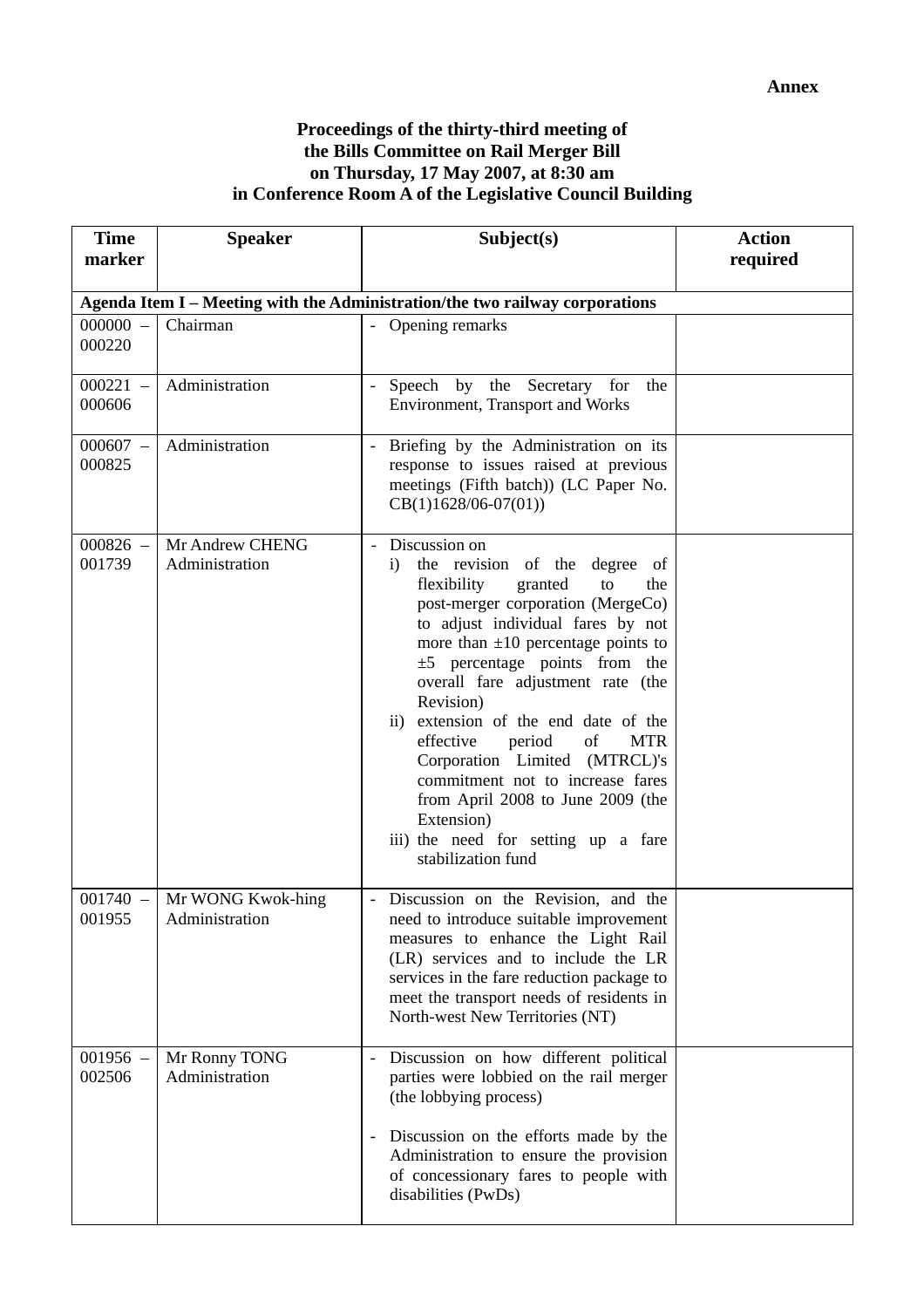| <b>Time</b><br>marker | <b>Speaker</b>                                 | Subject(s)                                                                                                                                                                                                                                                                                                                                                          | <b>Action</b><br>required |
|-----------------------|------------------------------------------------|---------------------------------------------------------------------------------------------------------------------------------------------------------------------------------------------------------------------------------------------------------------------------------------------------------------------------------------------------------------------|---------------------------|
| $002507 -$<br>003035  | Mr LEE Wing-tat<br>Administration              | - Enquiry and explanation of how the<br>effective<br>period<br>of<br><b>MTRCL's</b><br>commitment not to increase fares would<br>be counted<br>Discussion on the need for setting up a<br>fare stabilization fund                                                                                                                                                   |                           |
| $003036 -$<br>003724  | Chairman<br>Mr LEE Cheuk-yan<br>Administration | Discussion on<br>$\overline{\phantom{a}}$<br>the fare reduction package, in<br>$\ddot{i}$<br>particular the exclusion of LR<br>services from it, and the Extension<br>ii) the existing<br>and future<br>fare<br>adjustment mechanism<br>iii) the possible gradual cancellation of<br>promotional and concessionary<br>fares for passengers after the rail<br>merger |                           |
| $003725 -$<br>004336  | Miss TAM Heung-man<br>Administration           | Statement of the Civic Party's stance<br>regarding the rail merger and the<br>Administration's response thereto                                                                                                                                                                                                                                                     |                           |
| $004337 -$<br>004851  | Mr LAU Kong-wah<br>Administration              | Discussion on<br>the<br>Extension,<br>the<br>$\blacksquare$<br>Revision and the Shatin to Central Link<br>(SCL)                                                                                                                                                                                                                                                     |                           |
| $004852 -$<br>005416  | Mrs Selina CHOW<br>Administration              | Statement of the Liberal Party's stance<br>$\blacksquare$<br>regarding the rail merger<br>Discussion on the need to review the<br>role of LR in the overall public transport<br>services market, and make necessary<br>improvements so as to cater for the<br>needs<br>of<br>transport<br>residents<br>in<br>North-west NT at affordable prices                     |                           |
| $005417 -$<br>005923  | Chairman<br>Mr Albert HO                       | Comments on the lobbying process, the<br>$\sim$<br>Extension, the Revision, the benefits of<br>the rail merger, and the exclusion of LR<br>services from the fare reduction package                                                                                                                                                                                 |                           |
| $005924 -$<br>010452  | Mr LEUNG Yiu-chung<br>Administration           | Discussion<br>on the<br>adjustment<br>fare<br>$\overline{\phantom{a}}$<br>mechanism<br>and<br>provision<br>of<br>concessionary fares to PwDs                                                                                                                                                                                                                        |                           |
| $010453 -$<br>011011  | Chairman<br>Ms LI Fung-ying<br>Administration  | Discussion on the exclusion of the Lo<br>Wu and LR services from the fare<br>reduction package, and how the various<br>concerns raised by members of the Bills<br>Committee (BC) would be followed up<br>after the rail merger                                                                                                                                      |                           |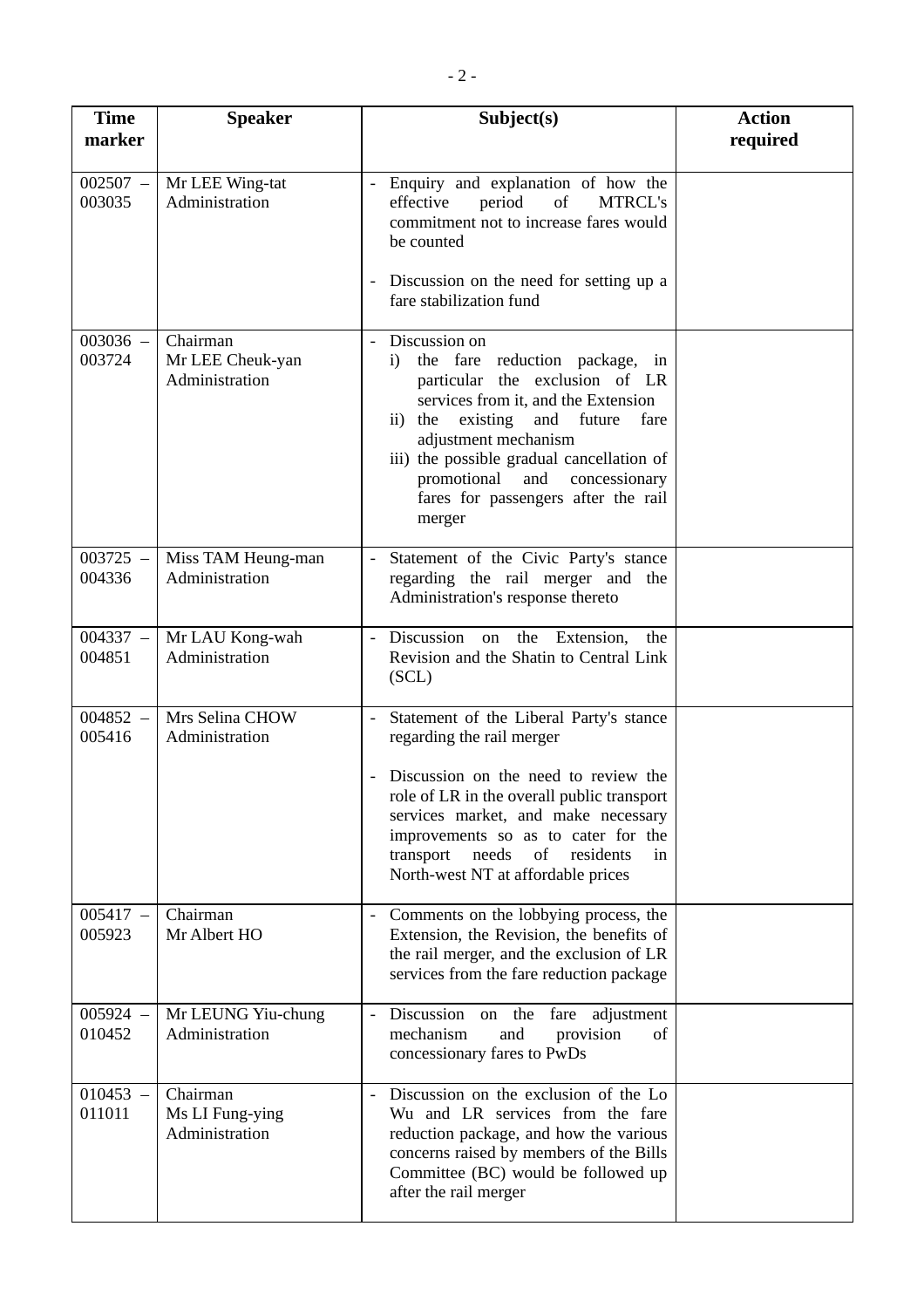| <b>Time</b><br>marker | <b>Speaker</b>                                                    | Subject(s)                                                                                                                                                                                                                                                                                                                                                                                                                                                                                         | <b>Action</b><br>required |
|-----------------------|-------------------------------------------------------------------|----------------------------------------------------------------------------------------------------------------------------------------------------------------------------------------------------------------------------------------------------------------------------------------------------------------------------------------------------------------------------------------------------------------------------------------------------------------------------------------------------|---------------------------|
| 011012 -<br>011535    | Ms Emily LAU<br>Administration                                    | Discussion on the lobbying process,<br>how to meet the transport needs of<br>residents in North-west NT, and how the<br>raised<br>by BC<br>various<br>concerns<br>members, in particular the provision of<br>concessionary fares to PwDs and the<br>provision of public toilets at railway<br>stations, would be followed up after the<br>rail merger                                                                                                                                              |                           |
| $011536 -$<br>012104  | Chairman<br>Dr Fernando CHEUNG                                    | Discussion on the lobbying process, the<br>provision of concessionary fares to<br>PwDs, the pricing and valuation of the<br>property package, and fare concessions<br>for residents of remote districts                                                                                                                                                                                                                                                                                            |                           |
| $012105 -$<br>012557  | Mr CHEUNG Hok-ming<br>Administration                              | Discussion on the continuation of<br>existing fare concessionary schemes,<br>and improvements to LR services in<br>terms of fare level and facilities                                                                                                                                                                                                                                                                                                                                              |                           |
| $012558 -$<br>013139  | Chairman<br>Mr Albert CHAN<br>Mr WONG Kwok-hing<br>Administration | - Discussion on the lobbying process, and<br>the need to meet the transport needs of<br>residents in North-west NT<br>Mr Albert CHAN's query of the benefits<br>$\overline{\phantom{a}}$<br>of the rail merger, indication of<br>opposition to it and intention to move<br>Committee<br>Stage<br>amendments<br>to<br>section 54 of the Mass Transit Railway<br>Ordinance (Cap. 556) to remove the<br>exemption currently given to MTRCL<br>from the application of certain laws (the<br>Exemption) |                           |
| $013140 -$<br>013444  | Mr Jeffrey LAM<br>Administration                                  | Discussion on the exclusion of the Lo<br>$\overline{\phantom{a}}$<br>Wu and Lok Ma Chau Spur Line<br>services from the fare reduction package                                                                                                                                                                                                                                                                                                                                                      |                           |
| 013445 -<br>013714    | Chairman<br>Prof Patrick LAU<br>Administration                    | Discussion on the Exemption<br>$\overline{\phantom{a}}$                                                                                                                                                                                                                                                                                                                                                                                                                                            |                           |
| $013715 -$<br>014105  | Mr Andrew CHENG<br>Administration                                 | Statement of the Democratic Party's<br>$\overline{\phantom{a}}$<br>stance regarding the rail merger and the<br>Administration's response thereto                                                                                                                                                                                                                                                                                                                                                   |                           |
| $014106 -$<br>014436  | Chairman<br>Mr WONG Kwok-hing<br>Mr Albert CHAN<br>Administration | Discussion on the lobbying process, the<br>$\sim$<br>need to reduce the fares and continue<br>the existing fare concessionary schemes<br>for LR, and provision of concessionary<br>fares to PwDs                                                                                                                                                                                                                                                                                                   |                           |